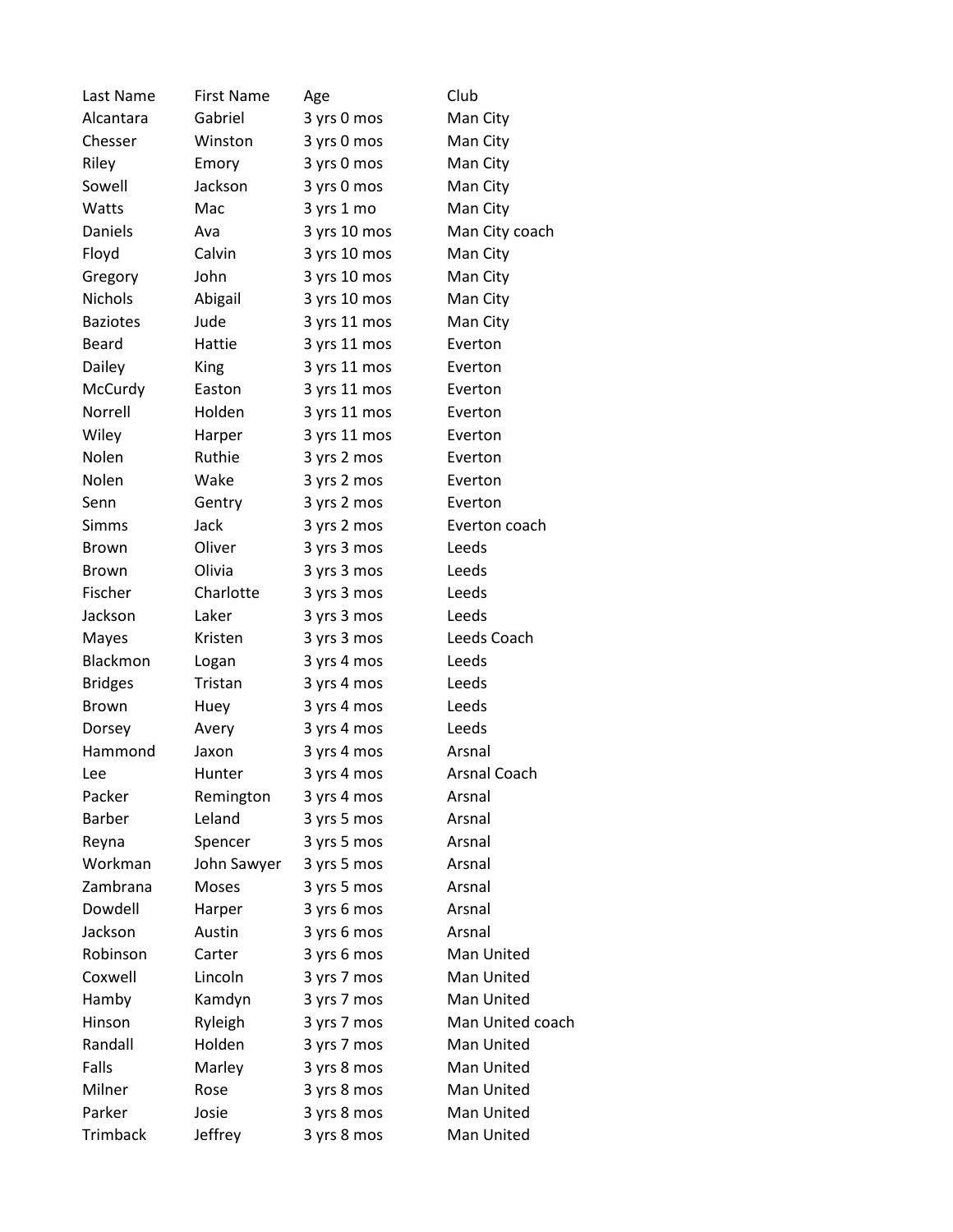| Viox             | Graham                    | 3 yrs 8 mos  | Man United            |
|------------------|---------------------------|--------------|-----------------------|
| McCauley         | Zalley                    | 3 yrs 9 mos  | Wolves                |
| <b>Stiff</b>     | Broughton                 | 3 yrs 9 mos  | Wolves                |
| Brockelman       | Elijah                    | 4 yrs 0 mos  | Wolves                |
| Maddox           | Aniyah                    | 4 yrs 0 mos  | Wolves                |
| Winslett         | AJ                        | 4 yrs 0 mos  | Wolves                |
| Goodwin          | Sumter                    | 4 yrs 1 mo   | Wolves                |
| Gopher           | La'den Malachi 4 yrs 1 mo |              | Wolves                |
| Irvin            | <b>Bailey</b>             | 4 yrs 1 mo   | <b>Wolves Coach</b>   |
| Williams         | Ridge                     | 4 yrs 1 mo   | Wolves                |
| <b>Buice</b>     | Gracelyn                  | 4 yrs 1 mos  | Wolves                |
| Davis            | John Forest               | 4 yrs 1 mos  | Wolves                |
| <b>Baldwin</b>   | Olive                     | 4 yrs 10 mos | Wolves                |
| Hayley           | Maxwell                   | 4 yrs 10 mos | Crystal Palace        |
| Jackson          | Chase                     | 4 yrs 10 mos | Crystal Palace        |
| Thrower          | Keller                    | 4 yrs 10 mos | Crystal Palace        |
| King             | Jaxon                     | 4 yrs 2 mos  | Crystal Palace        |
| King             | Lakynn                    | 4 yrs 2 mos  | <b>Crystal Palace</b> |
| Williams         | Collin                    | 4 yrs 2 mos  | Crystal Palace        |
| <b>Battle</b>    | Ava                       | 4 yrs 3 mos  | Crystal Palace        |
| Evans            | Kennedy                   | 4 yrs 3 mos  | <b>Crystal Palace</b> |
| Green            | Kamari                    | 4 yrs 3 mos  | <b>Crystal Palace</b> |
| Ross             | Ruby                      | 4 yrs 3 mos  | <b>Crystal Palace</b> |
| Wood             | Lottie                    | 4 yrs 3 mos  | <b>Crystal Palace</b> |
| Findley          | Selah Grace               | 4 yrs 4 mos  | Crystal Palace        |
| Harris           | Austin                    | 4 yrs 4 mos  | <b>Crystal Palace</b> |
| Phillips         | Gwendalyn                 | 4 yrs 4 mos  | Chelsea               |
| Zambrana         | Liliana                   | 4 yrs 4 mos  | Chelsea               |
| Ball             | A'Liviah                  | 4 yrs 5 mos  | Chelsea               |
| <b>Bootz</b>     | <b>Bennie</b>             | 4 yrs 5 mos  | Chelsea               |
| Klabacka         | Lily                      | 4 yrs 5 mos  | Chelsea               |
| Thornton         | Jordan                    | 4 yrs 5 mos  | Chelsea               |
| <b>Barlow</b>    | Evelyn                    | 4 yrs 6 mos  | Chelsea               |
| Layson           | Olivia                    | 4 yrs 6 mos  | Chelsea               |
| <b>Barlow</b>    | Aubrey                    | 4 yrs 7 mos  | Chelsea               |
| <b>Jefferies</b> | Jane                      | 4 yrs 7 mos  | Chelsea               |
| <b>Tapley</b>    | Noah                      | 4 yrs 7 mos  | Chelsea               |
| Dunn             | Rhett                     | 4 yrs 8 mos  | Chelsea               |
| Hann             | Tyler                     | 4 yrs 8 mos  | Chelsea               |
| May              | Maggie                    | 4 yrs 8 mos  | Chelsea               |
| Rhodes           | Graham                    | 4 yrs 8 mos  | Tottenham             |
| Sullivan         | Truitt                    | 4 yrs 8 mos  | Tottenham             |
| Alsobrook        | Charlie                   | 4 yrs 9 mos  | Tottenham             |
| Davis            | <b>Dallas</b>             | 4 yrs 9 mos  | Tottenham             |
| Fischer          | Davis                     | 4 yrs 9 mos  | Tottenham             |
| Hogan            | Kolbi                     | 4 yrs 9 mos  | Tottenham             |
| Hallford         | Margaret                  | 5 yrs 0 mos  | Tottenham             |